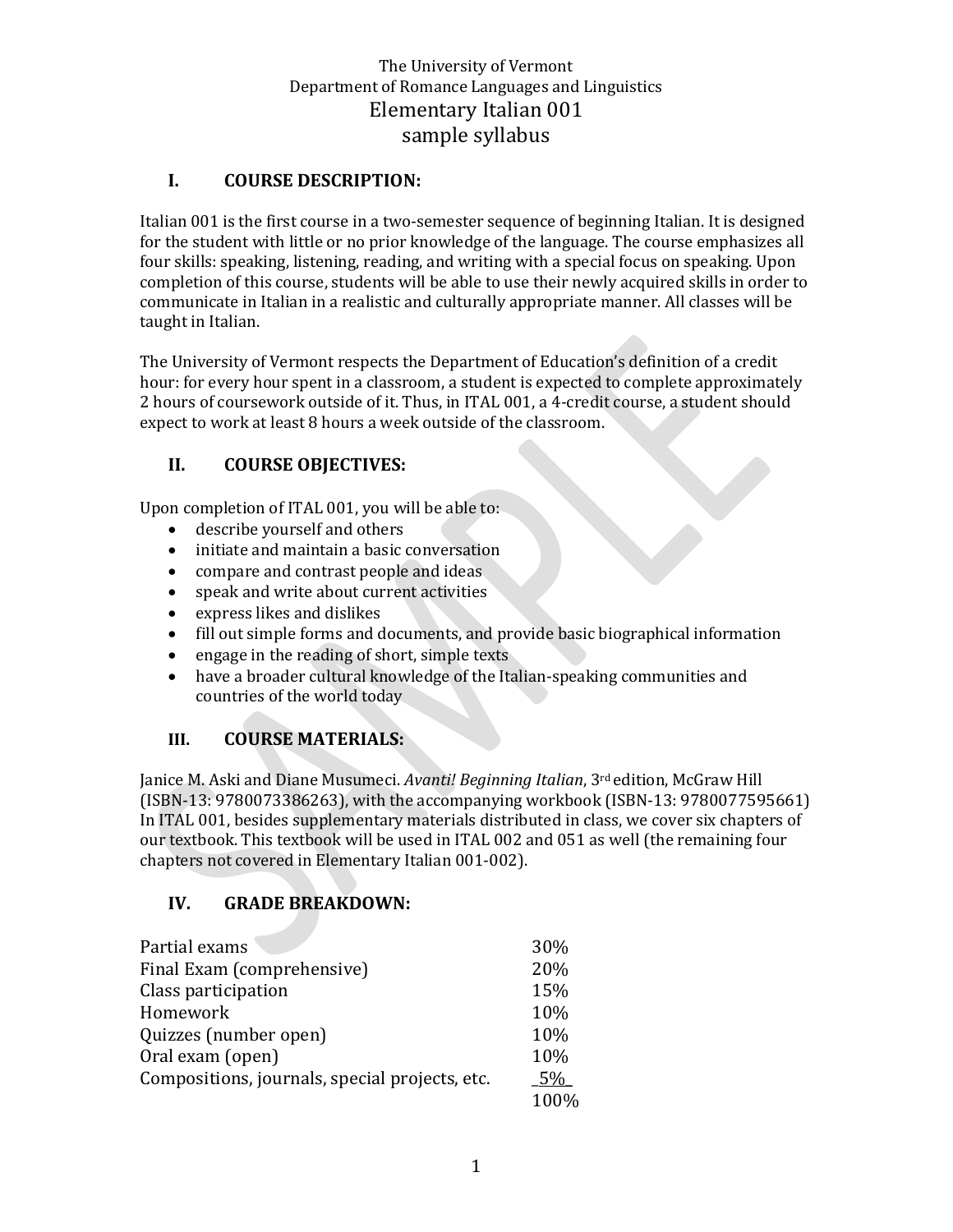*This is just an example of a grade breakdown. Instructors may tailor the grade breakdown to their own courses and are not limited to these classifications or percentages.*

#### 1. Partial exams (30%)

The scheduled partial exams in this class will be given on the following dates: There will be no make-up exams in this class without an official excuse.

*Official excuses may consist of: religious holidays (during the first 2 weeks of classes, you should submit a letter to your instructor with the dates and reasons for your absences); UVM-sponsored events (during the first 2 weeks of classes, you should submit a letter to your instructor, on UVM letterhead and signed by your supervisor or coach, with the dates and reasons for your absences); Dean's excuse (contact your Dean's Office if you have a serious reason to miss classes or tests and they will email your instructor).*

2. Final Exam (20%)

The final exam for this class is comprehensive and is scheduled for: No make-ups will be given without an official excuse.

3. Class participation, absences, and late arrivals (15%)

Participation: In the ITAL 001 classroom, active and constructive class participation is a requirement. Speaking a foreign language with proficiency is an acquired skill that entails consistent practice and self-discipline. In this class, active participation includes volunteering answers, answering questions accurately, staying on task in pair and group work, and respecting the classroom environment rules.

Absences: More than four (4) unexcused absences (i.e., absences for which you do not have an official excuse) will lower your final grade. Unexcused absences may include light illness, faulty alarm clocks, and delayed flights.

Late arrivals: Three (3) late arrivals equal one absence in this course.

#### 4. Homework (10%)

You must respect your instructor's homework guidelines. Please use high-quality dictionaries, avoid automatic translators, and carefully review your work. Late homework will not be accepted.

5. Quizzes (10%)

The missed quiz policy for this section of ITAL 001 is the following:

#### 6. Oral exam (10%)

Oral exams are designed to evaluate speaking and listening skills; please refer to the course schedule for the oral exam dates. No make-ups will be given without an official excuse.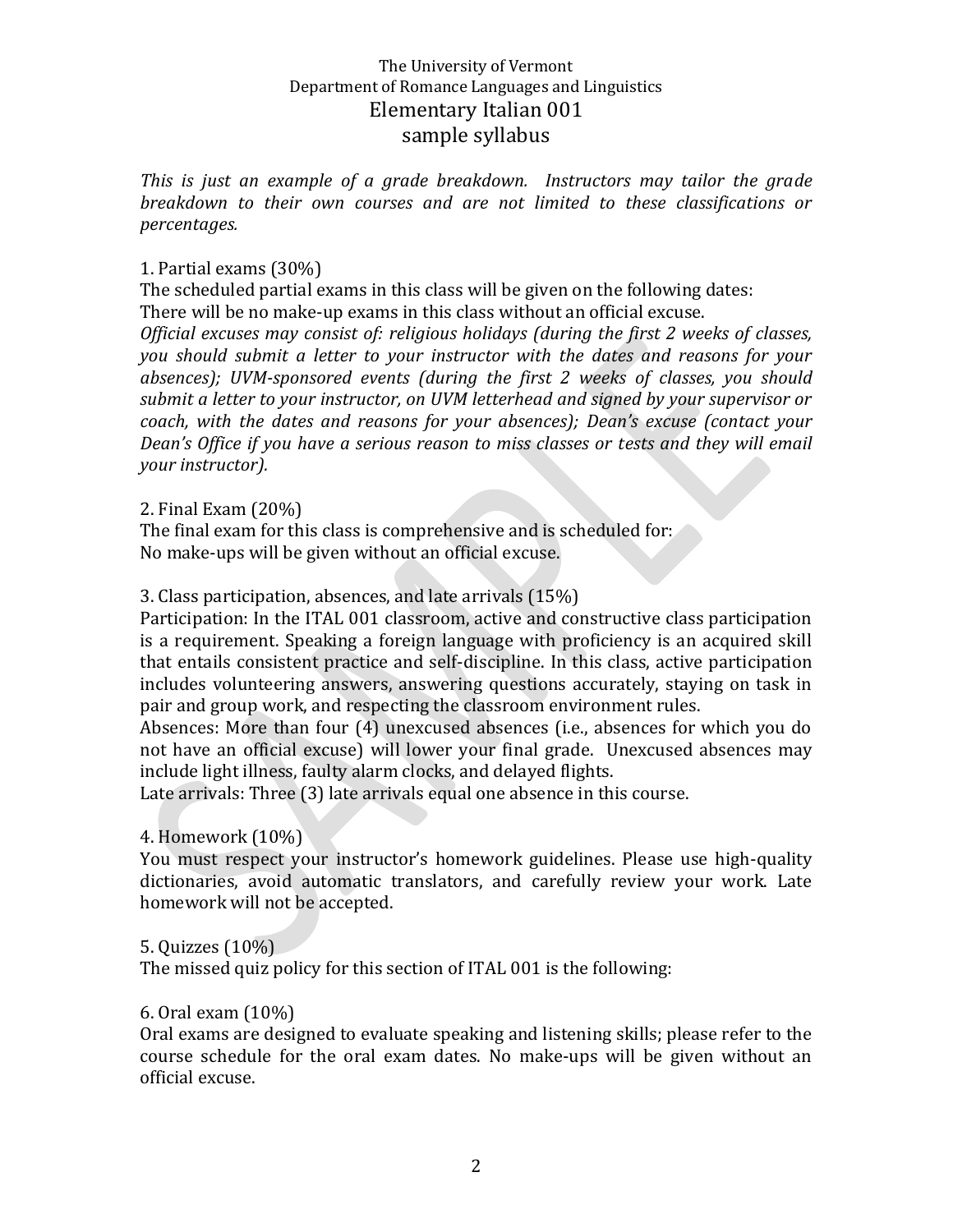7. Compositions, projects, journals, etc. (=other homework, 5%)

Grading scale used in all Romance Languages and Linguistics courses at UVM:

| $97\% - 100\%$ | $=$      | $A+$ |
|----------------|----------|------|
| $94\% - 96\%$  | =        | A    |
| $90\% - 93\%$  | $\equiv$ | А-   |
| 87% – 89%      | Ξ        | B+   |
| $84\% - 86\%$  | $\equiv$ | B.   |
| $80\% - 83\%$  | $\equiv$ | B-   |
| $77\% - 79\%$  | =        | C+   |
| 74% - 76%      | =        | C.   |
| $70\% - 73\%$  | $\equiv$ | ር-   |
| $67\% - 69\%$  | =        | $1+$ |
| $64\% - 66\%$  | Ξ        | D    |
| $60\% - 63\%$  | $\equiv$ | D-   |
| $0\% - 59\%$   | =        | F.   |
|                |          |      |

#### **V. VARIA:**

1. Academic integrity: It is plagiarism to present another's ideas or words as your own. In a foreign language classroom, this includes computer-based translations. If you have questions when preparing a composition or other graded assignment, please ask your instructor. Do not have someone else correct your writing for you before turning it in for a grade. Plagiarism is a serious academic offense, and can result in a failing grade or worse.

[\(http://www.uvm.edu/sconduct/?Page=ah.html&SM=menu-programs.html\)](http://www.uvm.edu/sconduct/?Page=ah.html&SM=menu-programs.html)

2. Student learning accommodations: In keeping with University policy, any student with a documented disability interested in utilizing accommodations should contact ACCESS, the office of Students Accessibility Services on campus [\(www.uvm.edu/access\)](http://www.uvm.edu/access).

3. Religious Holidays: Students have the right to practice the religion of their choice. If you need to miss class to observe a religious holiday, please submit the dates of your absence to your instructor in writing by the end of the second full week of classes. You will be permitted to make up work within a mutually agreed-upon time.

4. Resources for language students:

- The Language Resource Center at the University of Vermont: <http://www.uvm.edu/~uvmlrc>
- Free tutoring at the Tutoring Center: [www.uvm.edu/learnco](http://www.uvm.edu/learnco)
- Bailey Howe Library Media Collections